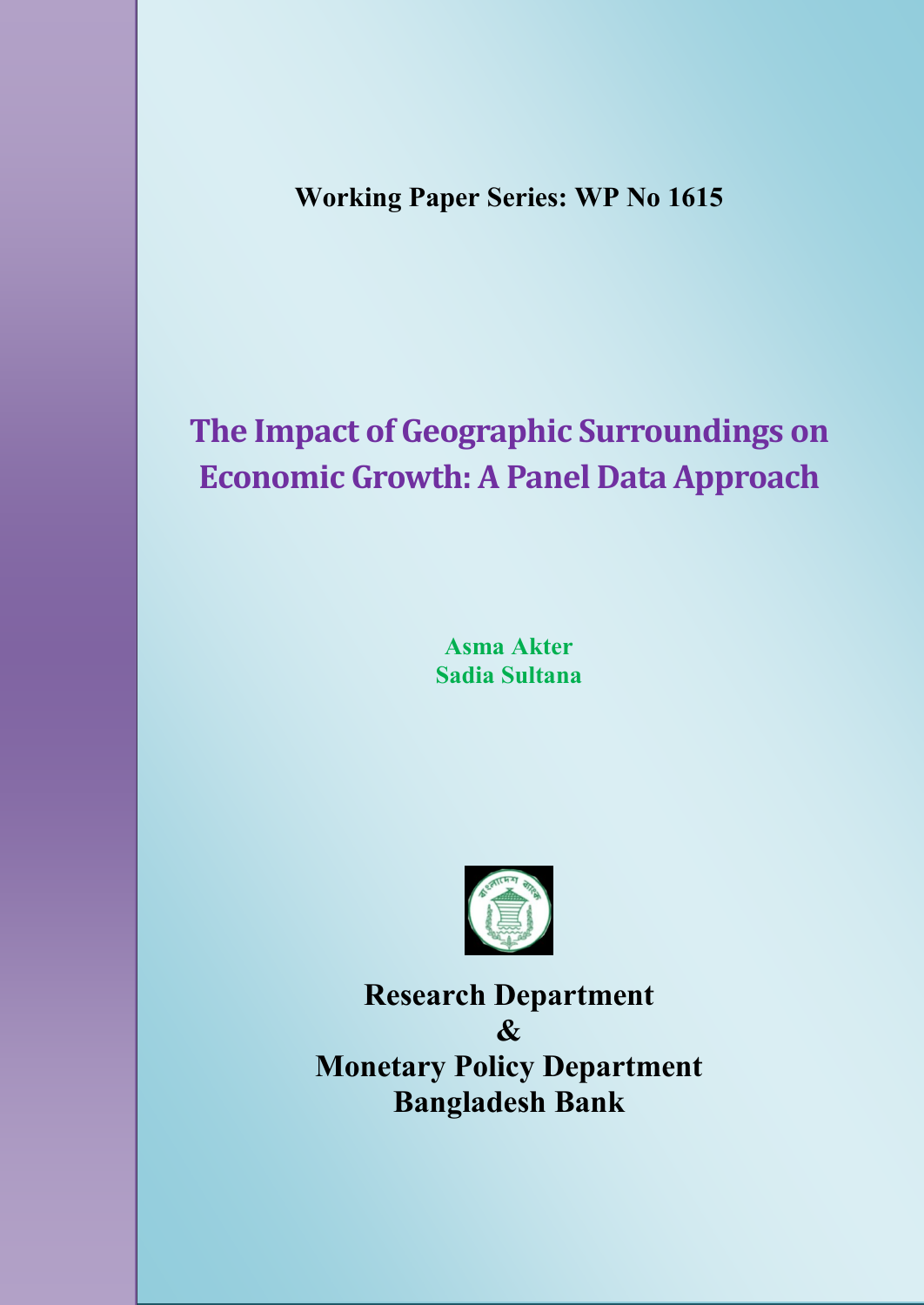# **The Impact of Geographic Surroundings on Economic Growth: A Panel Data Approach**

Asma Akter Sadia Sultana\*\*

#### **Abstract**

Spatial economics being one of the most intriguing areas of contemporary economics is concerned with where and why economic activities occur. We want to investigate whether an ocean in a country's immediate surroundings impacts its economic growth. Over time, the satellite programs orbiting earth have sent images of night that show the temperate zones of the planet are better lit. In addition, countries that have ocean surroundings within the temperate zones are brighter. These images trigger the compelling idea that countries with ocean surroundings have economies better off than others. We employ random effects estimation techniques for a panel data set of 38 countries in the North and South temperate zones over the period from 1996 to 2014. Our results show that an ocean in the immediate surroundings of a country has a positive impact on its GDP per capita. This finding leaves some room for interpretations justifying it. The work finally indicates how connectivity can translate our life into productivity and higher per capita income.

JEL Code: F43, C23 Keywords: Geography, temperate zone, ocean, GDP per capita

\*\*The authors of this paper work respectively at Research Department and Monetary Policy Department of Bangladesh Bank as Assistant Directors. Any views expressed in this paper are the authors' own and do not reflect that of Bangladesh Bank. The authors are thankful to Anupam Das, Khawaja Mamun, Biru Paksha Paul, and Md. Akhtaruzzaman, whose comments helped improve the earlier versions of this study. Comments are most welcome to: asma.akter7117@bb.org.bd.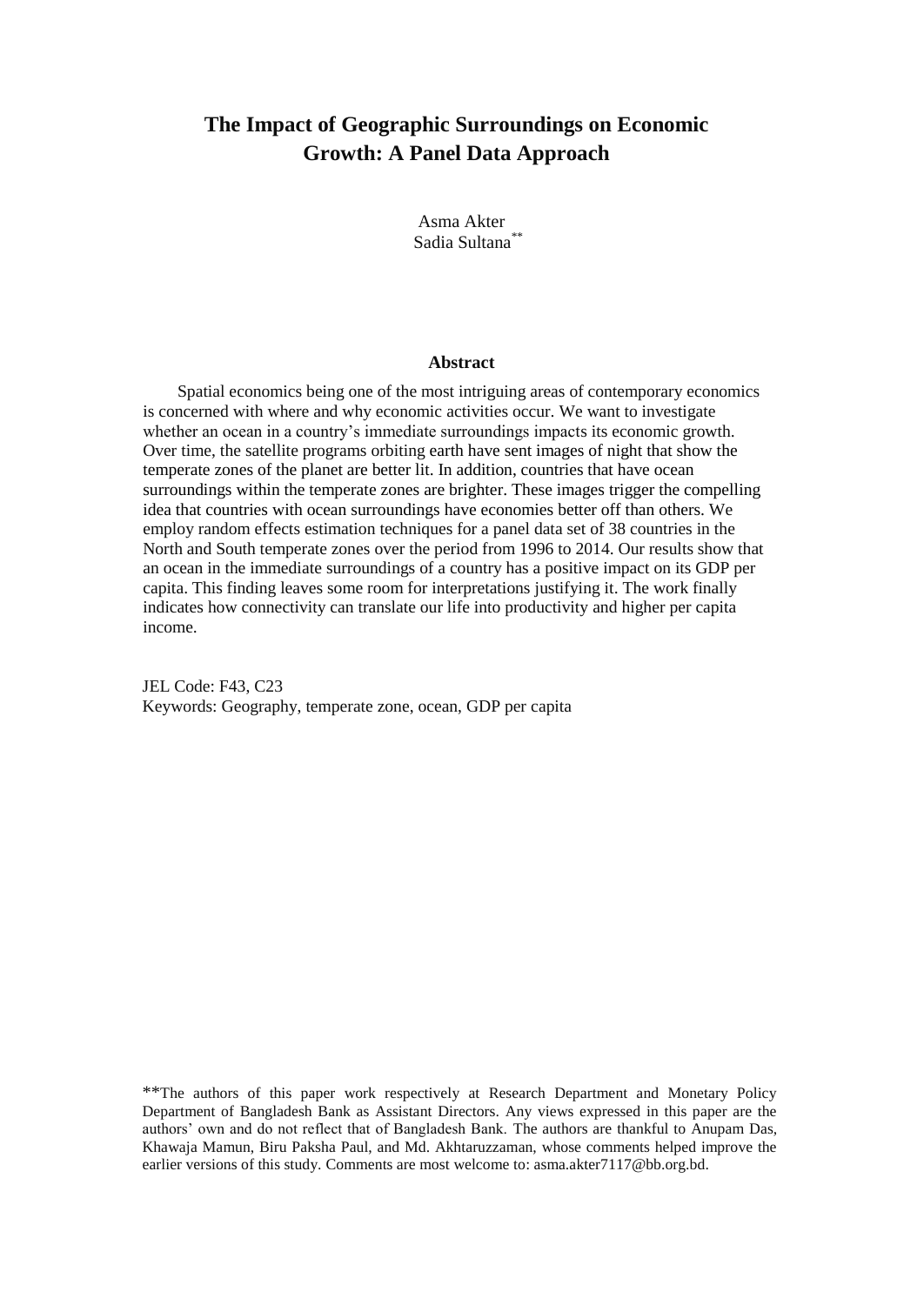#### **1. Introduction**

The difference in the level of economic growth of different countries is a widely researched arena in the field of economics. A closer look reveals an interesting pattern about the economic conditions of countries and their geographic positions. Most developed countries are located in the temperate zone. The countries in this zone have two types of geographic surroundings, land and water-body. We want to see if this difference of geographic surroundings explained economic growth of the countries. The position of any country in the world map is a unique one. No one country has the exact same location-characteristic as any other. However, there are some characteristics that are common in some. Those commonalities can put a country in a certain group. We categorized countries with an ocean in their immediate surroundings connecting them with other countries through that ocean in one group and the rest in another.

In the next section we highlighted literature to identify the macro-economic variable to measure economic growth, to find the determinants of economic growth and to emphasize the argument of correlation between economic growth and geographic surroundings. In the third section of the paper we elaborated on our methodology and data. In the fourth section we illustrated our estimation results discussed our findings and scope of further study and the last section is the conclusion.

#### **2. Literature Review**

The theory of economic growth has evolved over the years. Measurement of economic growth is basically measuring the relationship between total resource inputs and total economic outputs. Therefore, measuring economic growth in terms of GDP is a logical extension of the idea. Number of works on the determinants of GDP per capita is large and very diverse. Growth was explained by factor inputs, labor and capital, in the classical growth theory. It argues for diminishing marginal productivity; that increasing one factor input holding the other one constant will increase output at a decreasing rate. In the classical theory of growth technology is assumed to be held constant and also that there are no economies of scale.

The neo-classical theory of growth began with the notion that positive savings will play a significant role in economic growth. It incorporated technological growth as an exogenous determinant of growth. The neo-classical Solow-Swan model became the primary model to explain economic growth due to the very flexible and adaptive nature of the model. Afterwards, the endogenous growth theories incorporated the 'technological innovation' factor into the model explicitly.

One of the implications of the neoclassical growth model is the conditional convergence hypothesis. The convergence hypothesis states that real GDP per capita of a country converges to the steady-state level. However, the growth rate is conditional on the difference between the initial level of GDP per capita and the GDP per capita at the steady-state level. A Larger gap between the two levels of GDP per capita is associated with a faster growth rate.

Barro (1996) takes measures of education, health, the legal system, terms of trade changes, government spending as a fraction of GDP, fertility, and political freedom to control for cross-country differences in steady-state levels of GDP per capita. Barro argued that according to the neo-classical model without technological innovation growth stops at the steady state but in empirical evidence it did not. Hence, the neoclassical growth model does not actually explain long-run growth. Alternatively argued, the development of the steady-state growth model takes one of the two assumptions that, either returns to investment do not diminish or there are intentional investments in research and development that continuously advance technology.

Barro illustrates with data that more schooling, better health, lower fertility rates, less government consumption relative to GDP, greater adherence to uncorrupted rule of law, improvements in terms of trade, and lower inflation impact rates of economic growth positively. Moreover, data in his book suggests that there is a nonlinear relationship between democracy and growth. Barro explains that for a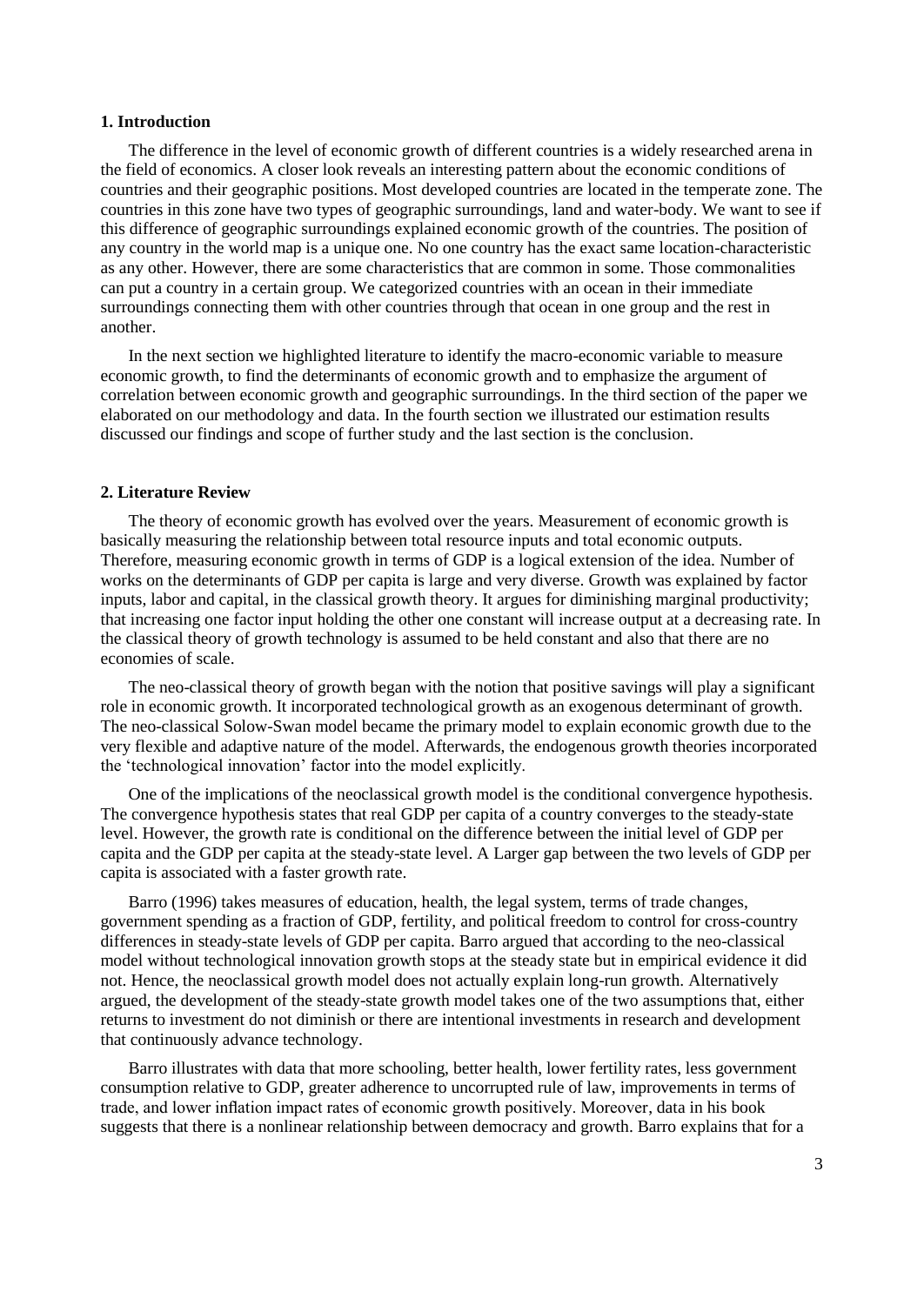country under low level of political freedom, increase in political rights means lower level of government interference. On the other hand, a country which is already enjoying substantial level of political freedom, an increase in political rights result in policies, like income redistribution that are growth retarding. Therefore, a marginal increase in political freedom in countries with low level of political freedom entails acceleration in growth and compared to that of the country with a substantial level of political freedom.

Ricardo (1817) notes in his study that trade increased the output of products for which the country has comparative advantage in and that it yields in higher national wealth for the country. In his theory of comparative advantage Ricardo says that expansion of export contributes to economic growth by increasing the percentage of gross fixed capital formation as well as productivity of factors. Given that there are incentives for investment growth and technological advancement, export is expected to enhance the marginal productivity of factors. Tyler (1981) examines a sample of 55 developing countries and found exports and investments to be the main determinants of economic growth.

The causal relationship among exports, gross capital formation, foreign direct investments and economic growth is examined empirically by Dritsakis, Varelas and Adamopoulos (2006). The results of cointegration test suggest only one cointegrated vector between the variables. Granger causality tests show a unidirectional causal relationship between exports and gross fixed capital formation. Granger causality tests also showed that there is a unidirectional causal relationship between foreign direct investments and economic growth.

Emphasis is put on the importance of investments, human and physical capital for long-run economic growth in new growth theories. Mankiw, Romar and Weil (1990) argue that an augmented Solow model that incorporates human capital shows greater impact of physical capital and population growth on income. Works of Sala-i-Martin, Romer, Barro and Lee (2004) also present evidence on the importance of human capital on economic growth. The theories of energy consumption and growth claim that rates of energy consumption is positively related to accumulation of global economic wealth and that energy efficiency is positively related to total factor productivity. Morimoto and Hope (2004) find a bidirectional causal relationship between gross domestic product and electricity consumption.

Theories of institution and growth bring forth environmental conditions to explain institution. Acemoglu, Johnson and Robinson (2000) examined the impact of colonial institutions on the GDP per capita of the colonized countries. The European countries adopted very different colonization policies in the different colonies they occupied. In the colonial areas where they could not settle down due to high mortality rates, they formed extractive institutions to exploit the resources of those colonies. In the paper, once they controlled for the impact of institutions, the African countries and the countries closer to the equator do not have lower incomes anymore.

Arvis, [Marteau,](http://elibrary.worldbank.org/author/Marteau%2C+Jean-Francois) and [Raballand](http://elibrary.worldbank.org/author/Raballand%2C+Gael) (2007) highlight the cost of a country being landlocked. They show that a landlocked country bears not only high cost of freight services but also cost of unpredictable transportation time, widespread rent activities and severe flaws in the implementation of the transit systems.

[Gallup, Sachs and](http://www.earthinstitute.columbia.edu/about/director/documents/irsr0899.pdf) Mellinger (1999) introduced the concept of 'GDP density'. GDP density is calculated by multiplying GDP per capita by the number of people per square kilometer. Following is the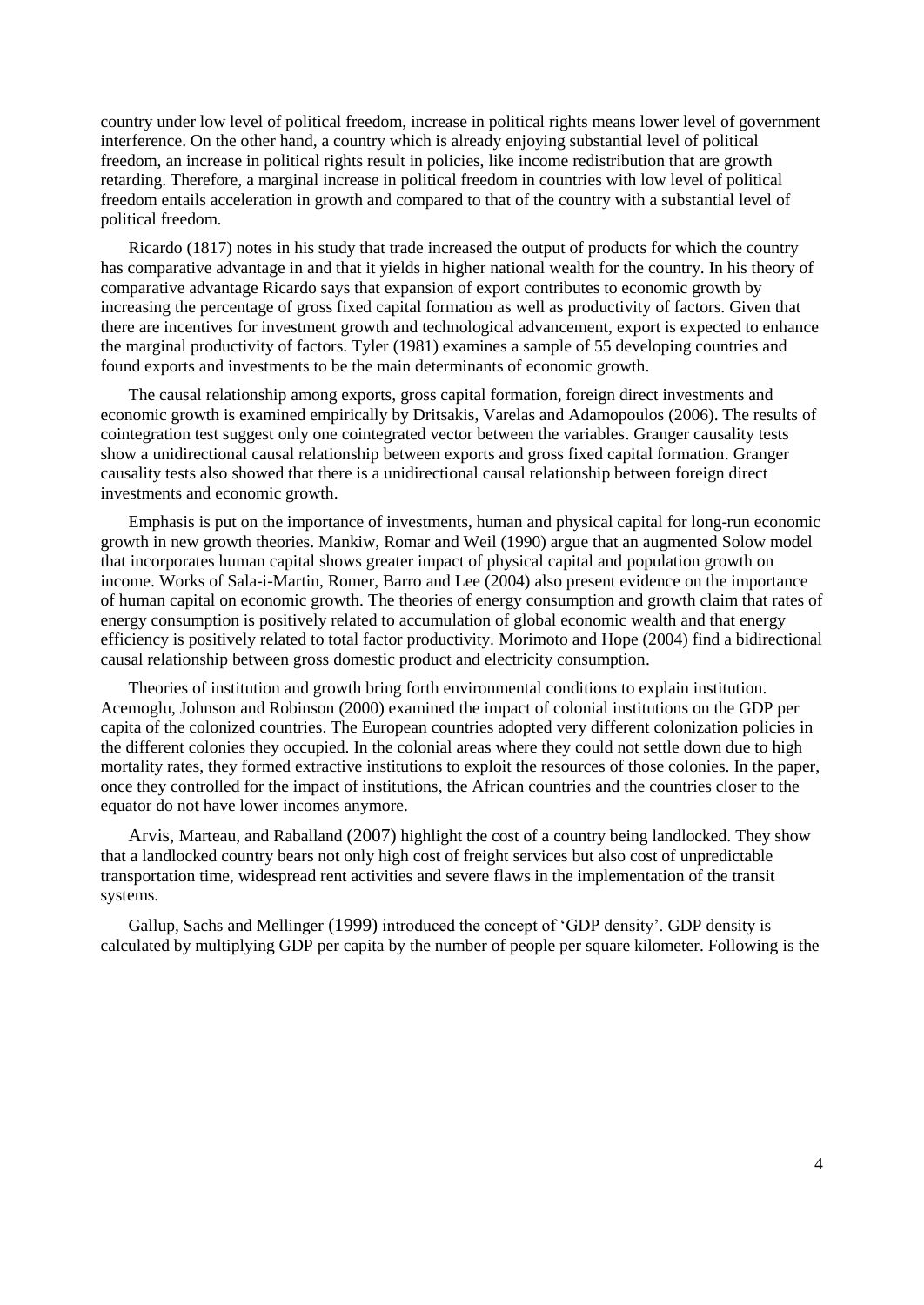image they produced indicating GDP density of the countries of the world.



The darker regions that indicate highest GDP Density appear in the temperate zone and the areas near ocean. Source: Econbrowser, Analysis of current economic conditions and policy, 2016.

Even though, the differences in income across countries are often explained by factors such as the capital stock, education level and institutions defining property rights; factors that the government could influence with good institutions. It can be argued from Gallup et al.'s paper that, pictures as the one above inevitably strikes the notion that there appear to be other very important and purely physical determinants of GDP. The near ocean areas have more intense economic activity going on and in case of inland countries economic activity appears more intense along navigable rivers where transportation by ship is feasible. One other criteria accompanying intense economic activities are temperate climate with adequate rainfall; most likely because it is favorable for productivity of agriculture and for mitigating disease. The following image is a collection of images from the DMSP (Defense Meteorological

Figure 2: Earth at night from the satellites



Source: Econbrowser, Analysis of current economic conditions and policy[, http://apod.nasa.gov/apod/ap001127.html;](http://apod.nasa.gov/apod/ap001127.html) collected from the images sent by DMSP settelites: [http://heasarc.gsfc.nasa.gov/docs/heasarc/missions/dmsp.html,](http://heasarc.gsfc.nasa.gov/docs/heasarc/missions/dmsp.html) 2016.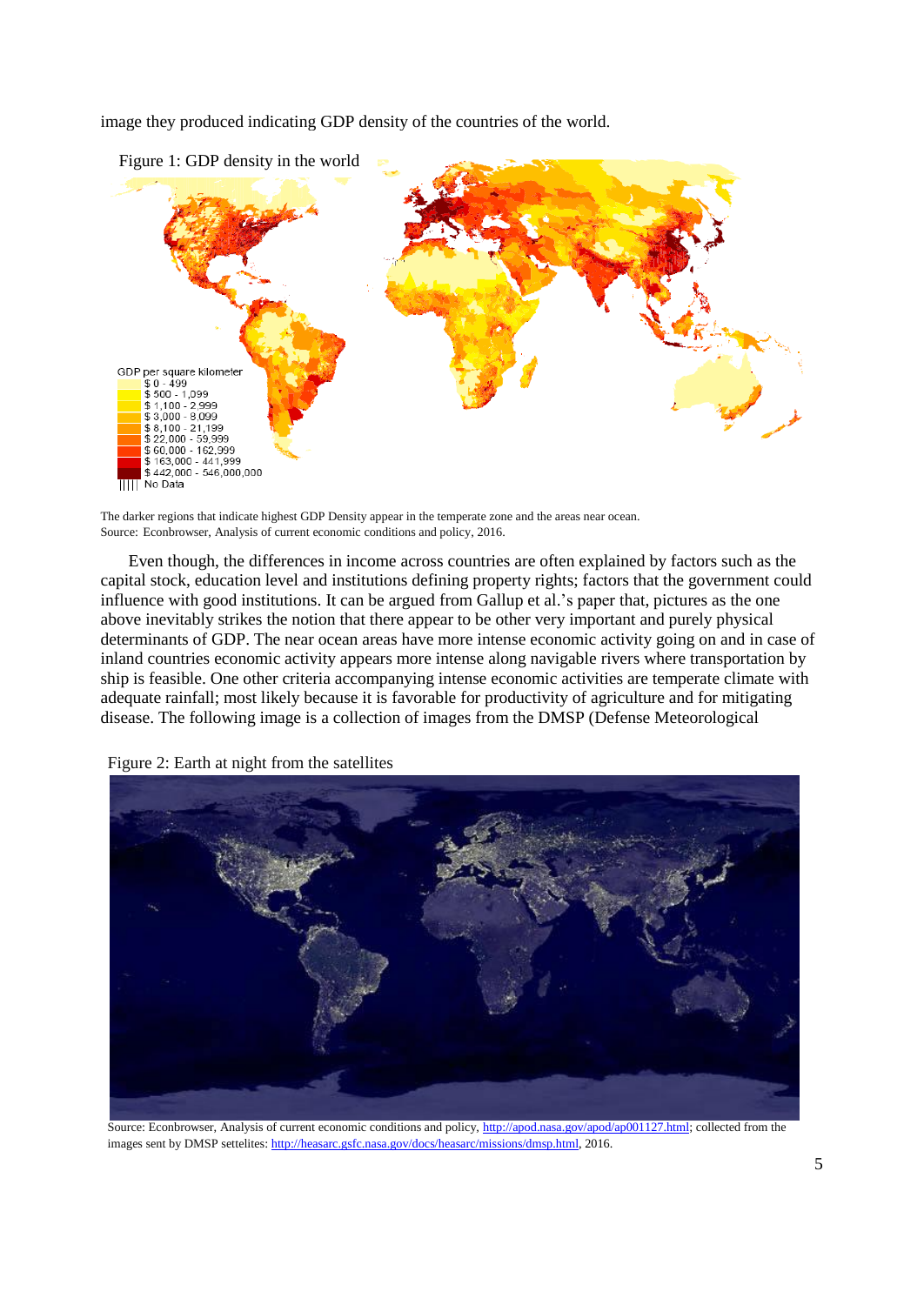Satellites Program) satellite programs orbiting the earth. The stark similarity between the two images is evidence to the case in point.

Feyrer and Sacerdote (2009) of Dartmouth College develop new data on 80 ocean islands in their paper. They argued that the more years those islands spent as a European colony the higher their GDP is today. The authors explained the date of initial colonization partially by the magnitude of the prevailing winds. They argued that, since before 20th century, wind was the most important determinant of the course of a ship; islands positioned in locations with strong east-west wind were likely to be discovered early and hence colonized early as well. The criterion was only applicable until further development in technology, which was around 1900s. They predicted how long an island had been a European colony based on that criteria and estimated correlation with GDP per capita. They found positive correlation.

Their approach isolated a factor that could not have influenced GDP per capita in any other way. This finding suggests that institution makes a difference for GDP per capita on its own. However, this does not refute the argument that the incidence of the arrival of the first ship on the island could have been a determinant of when the second ship would arrive. Therefore, a more logical explanation can be that historically the natural factors were important for accumulation of capital and then afterwards the economy flourished based on that accumulated capital.

#### **3. Methodology and Data**

We wanted to find out how much difference it made for the GDP per capita of a country if the country had an ocean in its immediate surroundings. We categorized a country with an ocean in its immediate surroundings that gives the country connectivity with other countries through that ocean as oceanic. Our key interest variable was a dummy variable, oceanic. Oceanic takes the value 1 when the country has ocean in its immediate surrounding and 0 otherwise. We also divided the country surroundings into 360 degrees of a circle assigning numbers 1-8 for the 45 degree segment; for example if a country has access to ocean in its immediate surrounding about the length of one 45 degree segment it would have the number 1, for two 45 degree segments it would be 2 and so forth. We found that countries with more exposure to ocean shore seem to have higher per capita GDP (Figure 2 in Appendix).

For control variables we took merchandise exports per capita; since exports is representative of factor productivity of the factor most abundant in an economy. We took gross capital formation as proxy of investment; since investment is a major determinant of economic growth. We took the country's percentile ranking of governance efficiency to account for the effectiveness of its institutions; since institution is also an important determinant of economic growth. We also included a trend variable to isolate the impact of any trend effect present in data from the impact of other variables.

To explore the overtime impact of our key variable of interest on GDP per capita we worked with a panel data set. We collected data from the data bank of the World Bank. Measurements units and method of data is mentioned in Table 2 of appendix. We have data for 38 countries for the temperate zones of the North and South hemisphere. We started from the year 1996 as data for governance index was not available for earlier periods. The data set is an unbalanced panel data set as a few of the observations are missing for the variable governance index. It is better to use a panel data set than a simple cross section or simple time series data set because we can capture both across country and over time dynamics of the data with a panel data set. Moreover, a panel data set accounts for country specific heterogeneities as well. For an unobserved effects model

$$
y_{it} = \beta_0 + \beta_1 x_{it1} + \dots + \beta_k x_{itk} + \alpha_i + u_{it}
$$
  
[*i* = 1, 2, ..., , N; *t* = 1, 2, ...,, T] (1)

 $y_{it}$  is the dependent variable that has data for the ith cohort for tth period. Similarly the explanatory variables,  $x_{itk}$ , also have data for the ith cohort for tth period and there are k numbers of explanatory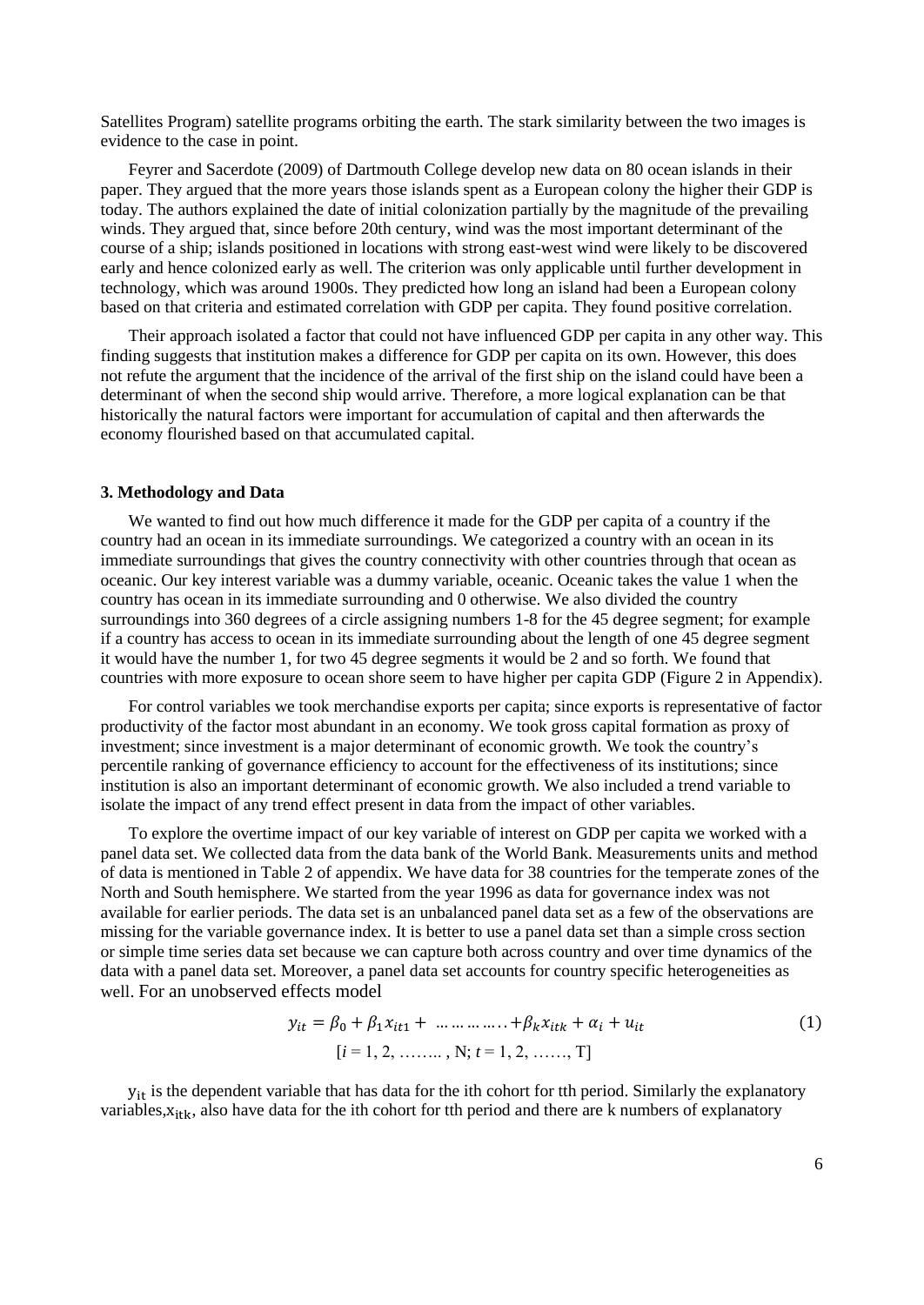variables.  $\alpha_i$  is the time invariant unobserved factor for the ith cohort.  $u_{it}$  is the time variant unobserved effect for the *i*th cohort for *t*th period.

Since our key variable of interest is a dummy variable which remains the same over time, fixed effects estimation will cancel out the variable as a whole.13 Therefore we chose random effects model.

$$
y_{it} = \beta_0 + \beta_1 x_{it1} + \dots + \beta_k x_{itk} + v_{it}
$$
 (2)

In the equation (i)  $Corr(x_{itk}, \alpha_i) = 0$ ; the time invariant unobserved effect and other explanatory variables are assumed to be uncorrelated. However, the presence of  $\alpha_i$  in the composite error term  $v_{it} = u_{it} + \alpha_i$  in equation (i) makes it serially correlated. Therefore, simple OLS estimation will produce incorrect standard errors. GLS estimation can be run to solve this problem of serial correlation. The equation is demeaned by a fraction for the GLS transformation.

$$
y_{it} - \lambda \bar{y}_i = \beta_0 (1 - \lambda) + \beta_1 x_{it1} - \lambda \bar{x}_{i1} + \dots + \beta_k x_{itk} - \lambda \bar{x}_{ik} + v_{it} - \lambda \bar{v}_i
$$
(3)

Here, the overbars denote the time averages. Equation (ii) is quasi-demeaned on each variable as it subtracts a multiple of the time averages of each variable. The GLS estimators will be simple pooled OLS estimator of equation (ii). This transformation solves the problem of serial correlation. The fraction,  $\lambda = 1 - \left( \frac{\sigma_u^2}{2} \right)$  $\sigma_u^2 + T \sigma_a^2$  $\frac{1}{2}$ , is never known. It can be calculated based on estimated values of  $\sigma_u$  and  $\sigma_u$ .  $\hat{\lambda} = 1 - (\frac{\hat{\sigma}_{u}^{2}}{2^{2}+7})$  $\hat{\sigma}_{\mathbf{u}}^2 + \mathbf{T} \hat{\sigma}_{\alpha}^2$  $\frac{1}{2}$  where  $\hat{\sigma}_{u}$  and  $\hat{\sigma}_{\alpha}$  consistent estimators of are  $\sigma_{u}$  and  $\sigma_{\alpha}$  based on the residuals of pooled OLS or fixed effects estimation.

Many statistical model supports random effects estimation and automatically calculates some version of  $\hat{\lambda}$ . We used the statistical software STATA to estimate our model. The feasible GLS estimator that uses  $\hat{\lambda}$  in place of  $\lambda$  is called the random effects estimator. We estimated the following model:

$$
y_{it} = \beta_0 + \beta_1 x_{it1} + \dots + \beta_k x_{itk} + \gamma_i z_i + \alpha_i + u_{it}
$$
  
\n[*i* = 1, 2, ..., , N; *t* = 1, 2, ..., T] (4)

Here,  $N = 38$  and  $T = 16$ .  $y_{it}$  is the dependent variable GDP per capita. We took the log of GDP per capita measured in current US Dollars.  $x_{it1}$  is Merchandise exports per capita,  $x_{it2}$  is Gross capital formation as percentage of GDP,  $x_{it3}$  is the country's percentile ranking of Government effectiveness and  $x_{it4}$  is the time trend.  $z_i$  is the dummy variable 'Oceanic' which is invariant across time periods. It is '1' if the country has ocean in its immediate surroundings and '0' otherwise.

#### **4. Estimation and Scope**

In this paper we wanted to see the impact of geographic surroundings of a country on its per-capita GDP. We expected the impact of the dummy 'Oceanic' to be positive. The following table contains the random effects estimators of our random effects model.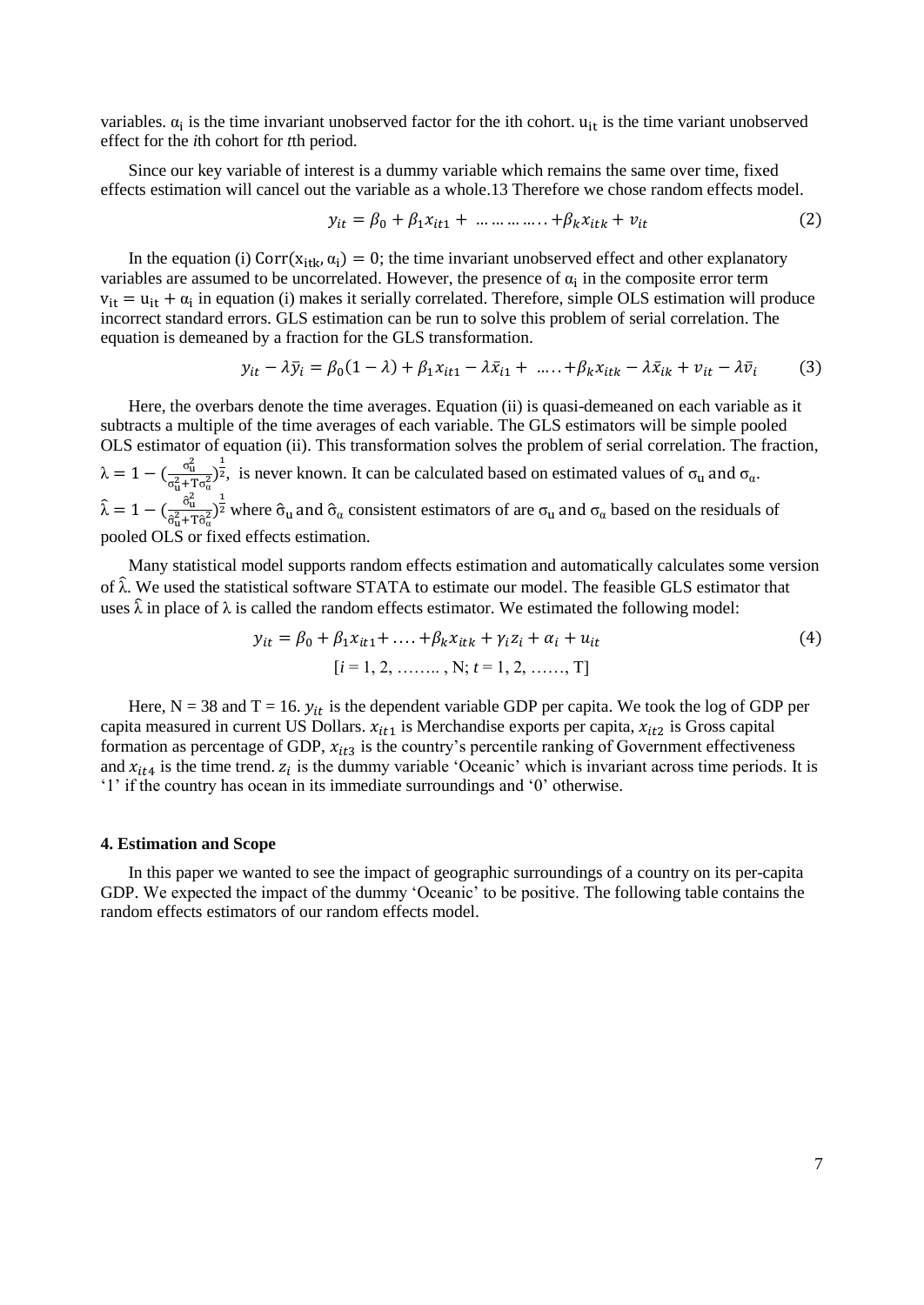Table 1: Random Effects Estimation

| Dependent Variable: log (GDP Per Capita) |               |  |  |
|------------------------------------------|---------------|--|--|
| <b>Independent Variables</b>             |               |  |  |
|                                          |               |  |  |
| Oceanic                                  | 0.263         |  |  |
|                                          | $(0.150)*$    |  |  |
| Export                                   | 0.662         |  |  |
|                                          | $(0.021)$ *** |  |  |
| Investment                               | 0.009         |  |  |
|                                          | $(0.001)$ *** |  |  |
| Governance Index                         | 0.004         |  |  |
|                                          | $(0.001)$ *** |  |  |
| Trend                                    | 0.015         |  |  |
|                                          | $(0.002)$ *** |  |  |
| Constant                                 | 3.052         |  |  |
|                                          | $(0.174)$ *** |  |  |

Note: The values in parentheses are standard errors.

\*\*\* Significant at 1 percent level of significance. \* Significant at 10 percent level of significance.

Source: World Bank. 1996-2014.

We found that other things remaining constant an ocean in a country's immediate surroundings has a positive impact on its GDP per capita. An oceanic country is more likely to have a higher GDP per capita compared to a landlocked country. The coefficient is significant at the 1 percent level. The impact of Governance Index, Investment, Export and Trend factor on GDP per capita is also positive and significant as theory suggests.

We tested for no random effect. The result suggests that we can reject the null at below 1 percent. We also tested for serial correlation and found no serial correlation. Result of the test is given in Table 3 of appendix.

Our result supports the common intuition that having ocean access means the country has comparative advantage in trade, can exploit ocean resources etc. According to UNCTAD publication of 2014, "About half of the world's population, most of its largest cities and industries along with critical value chains tend to be concentrated in coastal areas to ensure access to transport routes and continuous flows of resources and products. Between 80 and 90 per cent of the volume of global trade is transported by sea."

Our analysis is a cursory view of the impact of the geographic position. There is a lot of scope of delving deeper into the matter. At the present time we live in a world where connectivity is much more than actual physical connectivity. If we could avail data for earlier periods we might be able to find something new. Also the phase of a country's economic development and political reign are important variables to have influence on its GDP per capita. Analysis with segmented data of different time periods might reveal something new. Moreover, accounting for the factors such as, time period when the data went under some structural change worldwide; the growth of a certain variable that became faster or slower after a certain level; some incident that is common for the seas across the world; could exhibit a non-linear relationship of the oceanic dummy and the GDP per capita.

#### **5. Conclusion**

Ocean surroundings can be a positive influence on a country's economy. With an ocean in the surrounding the country gains easy connectivity with a lot of other countries. This entitles the economy with easy access to intermediate goods and larger markets. It gives access to natural sources of income such as fishery, tourists' spots such as beaches, easy access to ports etc. However, an oceanic country can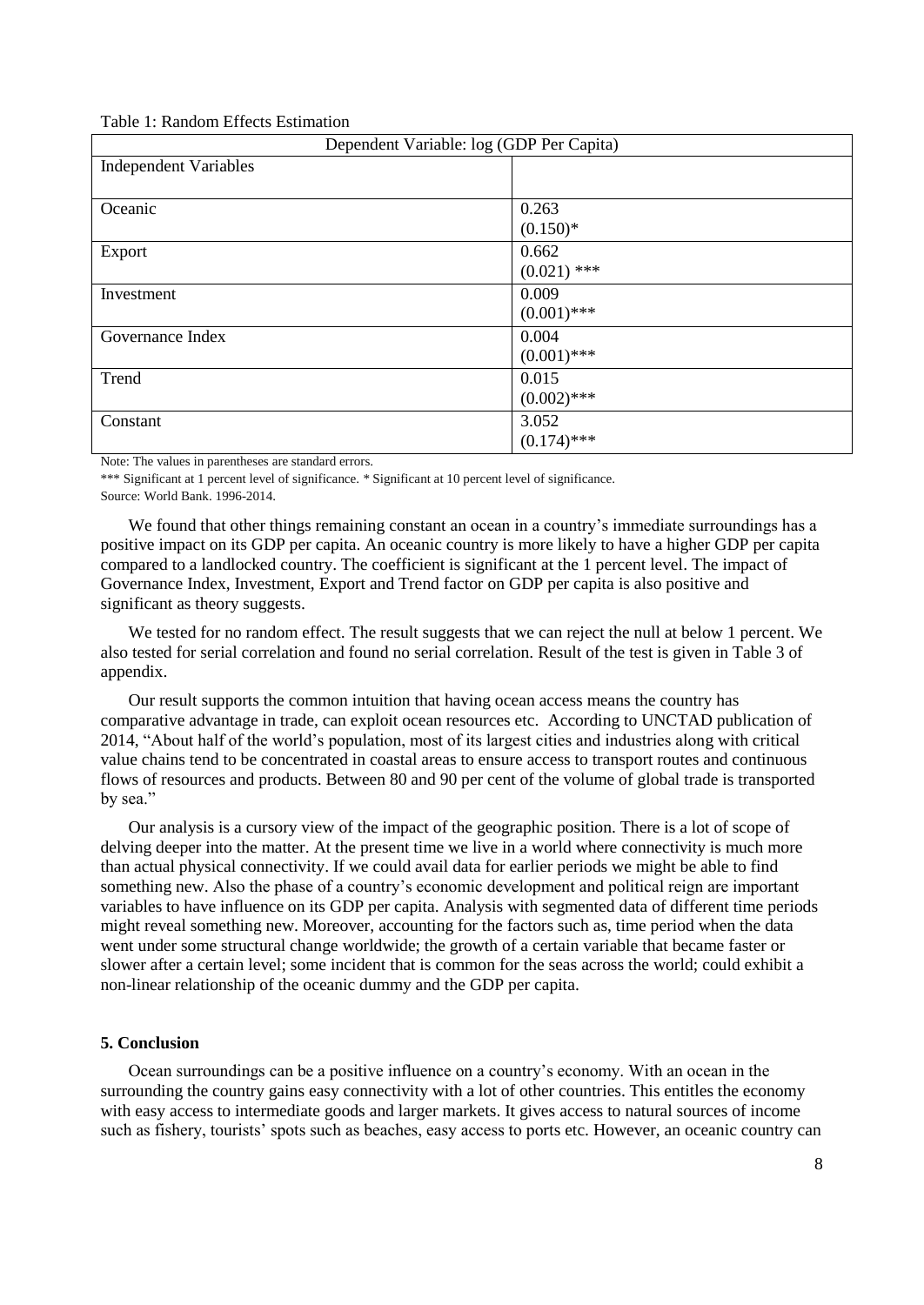be at a disadvantageous position due to its geographic location as well. It is more prone to many natural calamities. It might also not be naturally entitled to many spillover effects and positive externalities of its neighboring economy. We found that our data reveals the advantages overcome the disadvantages.

On an average the countries with oceans in their immediate surroundings have a higher per capita GDP than those with land surroundings (Figure 3 in Appendix). However, Austria and Switzerland have a very high per capita GDP even in comparison with the average per capita GDP of the oceanic countries. An in dept study of these two economies comparing them with countries which have ocean in their immediate surrounding might reveal factors that can compensate the presence of ocean for landlocked countries.

One more intriguing work that can be an extension of this work is inclusion of countries bordering the temperate zones. Assigning a numeric code for proximity to zone boundaries, we can examine if there if any optimal position within the zones in favor of per capita GDP.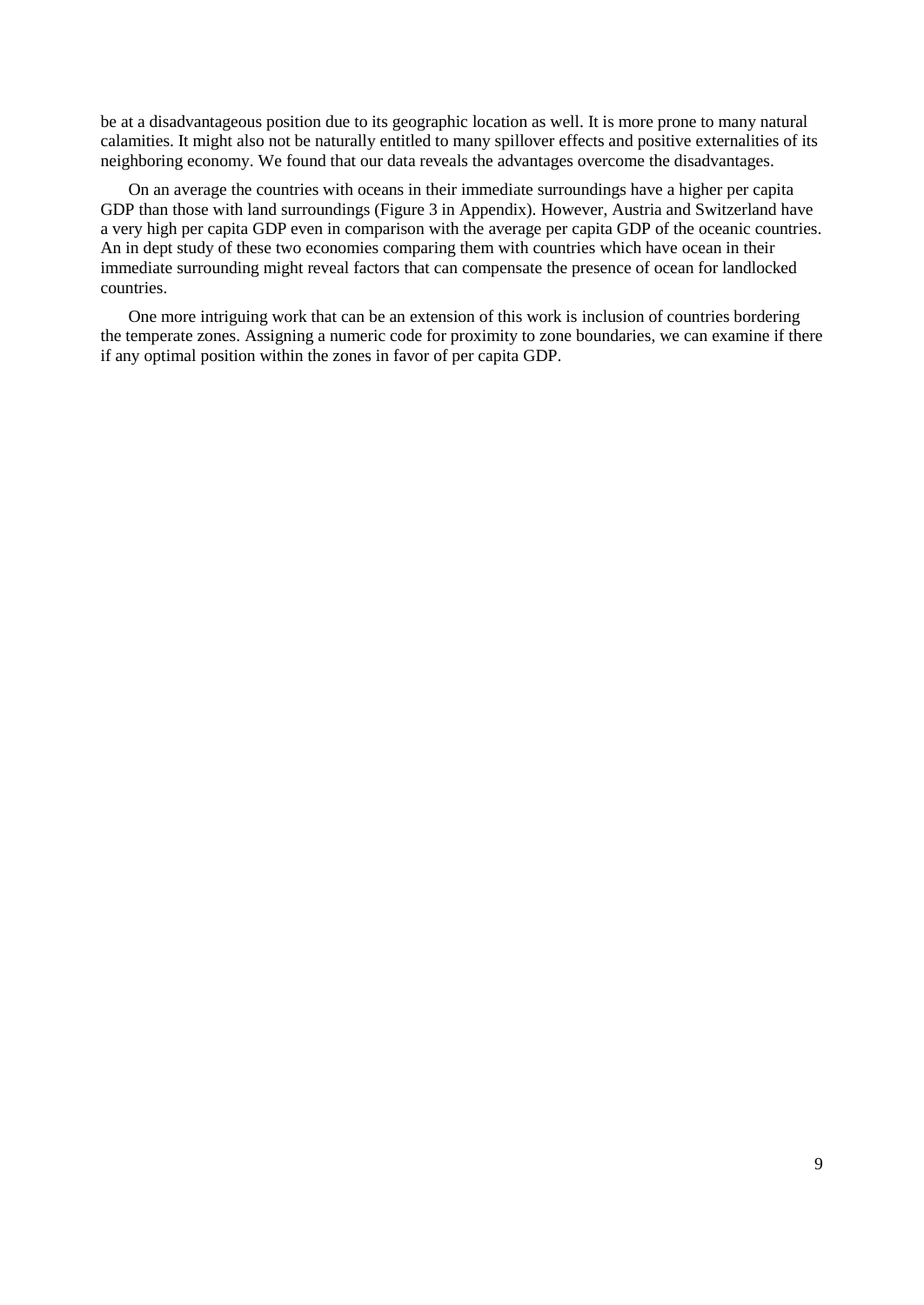#### **References**

- Acemoglu, D., Johnson, S., & Robinson, J. A. (2000). The colonial origins of comparative development: An empirical investigation (No. w7771). National bureau of economic research.
- Arvis, J. F., Raballand, G., & Marteau, J. F. (2007). The cost of being landlocked: logistics costs and supply chain reliability. World Bank Policy Research Working Paper, (4258).
- Barro, R. J. (1996). Determinants of economic growth: A cross-country empirical study (No. w5698). National Bureau of Economic Research.
- Barro, R. J., & Lee, J. W. (2001). International data on educational attainment: updates and implications. oxford Economic papers, 53(3), 541-563.
- Dritsakis, N., Varelas, E., & Adamopoulos, A. (2006). The main determinants of economic growth: An empirical investigation with Granger causality analysis for Greece. European Research Studies Journal, 9(3-4), 47-58.
- Econbrowser, Analysis of current economic conditions and policy, [http://econbrowser.com/archives/2007/01/the\\_distributio](http://econbrowser.com/archives/2007/01/the_distributio) accessed in January, 2016.
- Feyrer, J., & Sacerdote, B. (2009). Colonialism and modern income: islands as natural experiments. The Review of Economics and Statistics, 91(2), 245-262.
- Fujita, M., Krugman, P.and Venables, A. J. (1999). The Spatial Economy Cities, Regions, and International Trade. The MIT Press Cambridge, Massachusetts London, England.
- Gallup, J. L., Sachs, J. D., & Mellinger, A. D. (1999). Geography and economic development. International regional science review, 22(2), 179-232.
- Mankiw, N. G., Romer, D., & Weil, D. N. (1990). A contribution to the empirics of economic growth (No. w3541). National Bureau of Economic Research.
- Morimoto, R., & Hope, C. (2004). The impact of electricity supply on economic growth in Sri Lanka. *Energy Economics*, *26*(1), 77-85.
- Romer, P. M. (1990), May. Human capital and growth: theory and evidence. In Carnegie-Rochester Conference series on public policy (Vol. 32, pp. 251-286). North-Holland.
- Sala-i-Martin, X., Doppelhofer, G., & Miller, R. I. (2004). Determinants of long-term growth: A Bayesian averaging of classical estimates (BACE) approach. American economic review, 813- 835.

Tyler, W. G. (1980). Growth and export expansion in developing countries: Some empirical evidence.

UNCTAD, (2014). The Oceans Economy: Opportunities and Challenges for Small Island Developing States. United Nations Publication.

WDI, (2016). World Bank at [http://databank.worldbank.org](http://databank.worldbank.org/) , accessed in January, 2016 Wooldridge, J. (2015). Introductory econometrics: A modern approach. Nelson Education.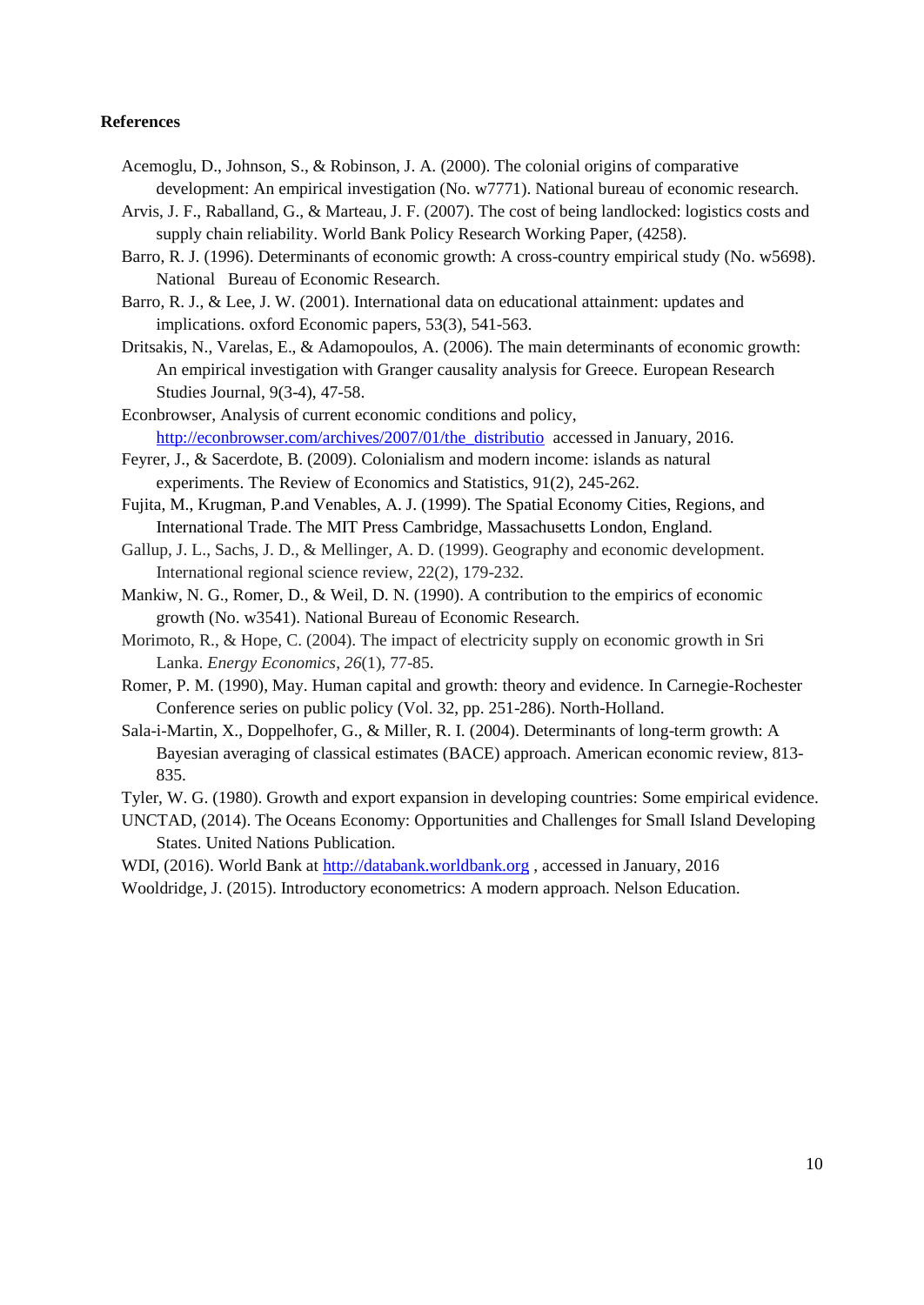## **APPENDIX**



**Figure1:** Temperate Zones in the World Map

The image indicates the Temperate Zones in the World Map

### **Table 1:** Country List

| Oceanic                   |             |             |                           |  |  |
|---------------------------|-------------|-------------|---------------------------|--|--|
| Country                   | Country     |             | Country                   |  |  |
| Albania                   | Georgia     |             | <b>Russian Federation</b> |  |  |
| Azerbaijan                | Germany     |             | South Africa              |  |  |
| Bangladesh                | Ireland     |             | Sweden                    |  |  |
| Belgium                   | Italy       |             | Ukraine                   |  |  |
| Bulgaria                  | Japan       |             | United Kingdom            |  |  |
| Chile                     | Latvia      |             | <b>United States</b>      |  |  |
| China                     | Lithuania   |             |                           |  |  |
| Denmark                   | Netherlands |             |                           |  |  |
| Finland                   | New Zealand |             |                           |  |  |
| France                    | Romania     |             |                           |  |  |
| <b>Other than Oceanic</b> |             |             |                           |  |  |
| <b>Country</b>            |             | Country     |                           |  |  |
| Afghanistan               |             | Serbia      |                           |  |  |
| Armenia                   |             | Switzerland |                           |  |  |
| Austria                   |             |             |                           |  |  |
| <b>Belarus</b>            |             |             |                           |  |  |
| <b>Bhutan</b>             |             |             |                           |  |  |
| Czech Republic            |             |             |                           |  |  |
| Hungary                   |             |             |                           |  |  |
| Moldova                   |             |             |                           |  |  |
| Poland                    |             |             |                           |  |  |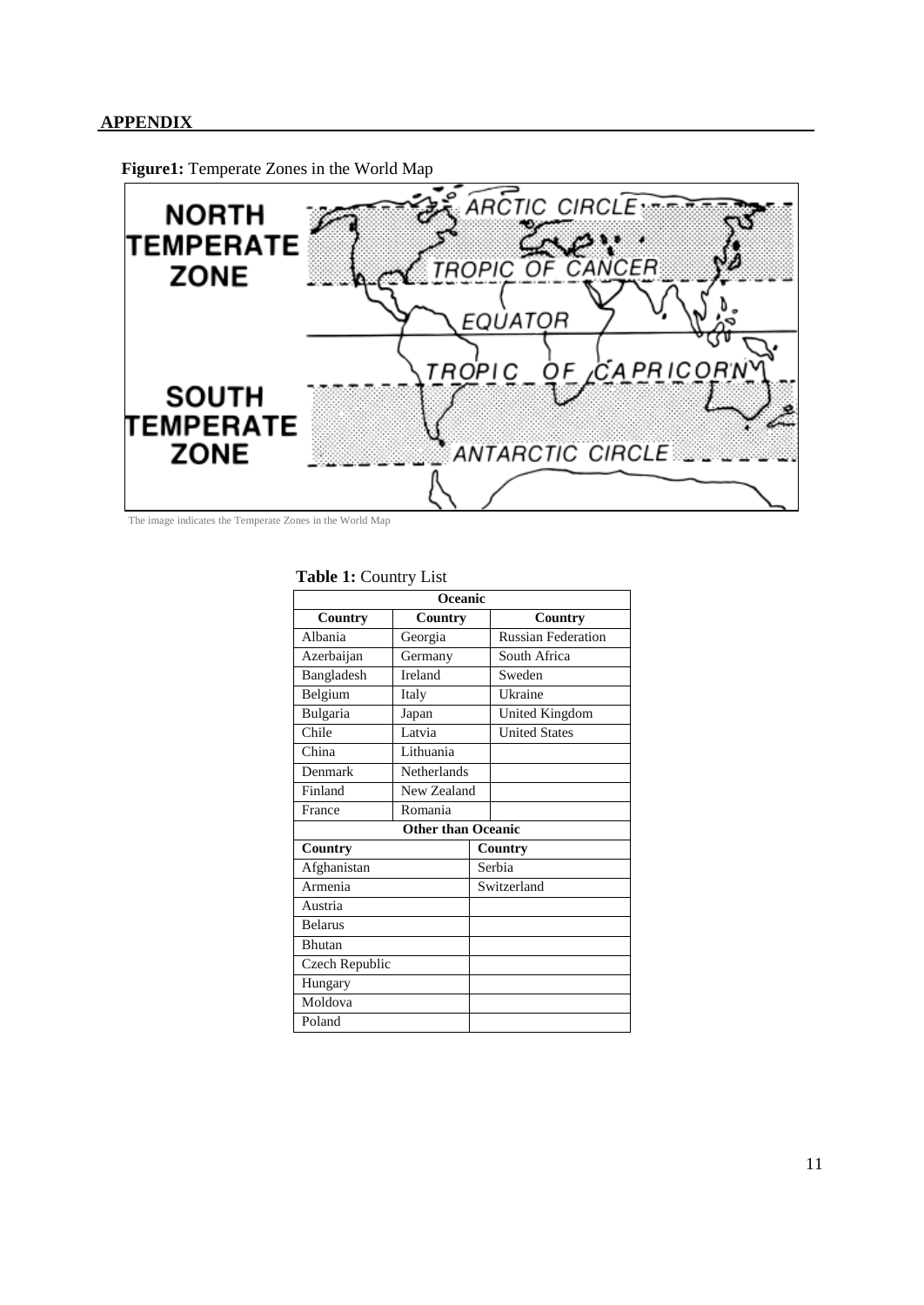**Table 2:** Data Description

| <b>Variable</b>     | <b>Measurement</b> | <b>Our Calculation</b>                                                | Data Description (Quoted from World Bank:                                                                                                                                                                                                                                                                                                                                                                                                                                                                                                                                                                                             |
|---------------------|--------------------|-----------------------------------------------------------------------|---------------------------------------------------------------------------------------------------------------------------------------------------------------------------------------------------------------------------------------------------------------------------------------------------------------------------------------------------------------------------------------------------------------------------------------------------------------------------------------------------------------------------------------------------------------------------------------------------------------------------------------|
| <b>Name</b>         | Unit               |                                                                       | Data Bank)                                                                                                                                                                                                                                                                                                                                                                                                                                                                                                                                                                                                                            |
| GDP per capita      | US Dollar in unit  | We took log of the level<br>form of GDP per capita                    | GDP per capita is gross domestic product divided by<br>midyear population. GDP is the sum of gross value added<br>by all resident producers in the economy plus any product<br>taxes                                                                                                                                                                                                                                                                                                                                                                                                                                                  |
| Export              | US Dollar in unit  | We divided merchandise<br>exports by population.                      | Merchandise exports show the f.o.b. value of goods<br>provided to the rest of the world valued in current US<br>Dollar                                                                                                                                                                                                                                                                                                                                                                                                                                                                                                                |
| Investment          | In Percent of GDP  | We took data of gross<br>capital formation to<br>proxy for Investment | Gross capital formation (formerly gross domestic<br>investment) consists of outlays on additions to the fixed<br>assets of the economy plus net changes in the level of<br>inventories                                                                                                                                                                                                                                                                                                                                                                                                                                                |
| Governance<br>Index | In percentile rank |                                                                       | Government effectiveness captures perceptions of the<br>quality of public services, the quality of the civil service<br>and the degree of its independence from political<br>pressures, the quality of policy formulation and<br>implementation, and the credibility of the government's<br>commitment to such policies. Percentile rank indicates the<br>country's rank among all countries covered by the<br>aggregate indicator with 0 corresponding to lowest rank,<br>and 100 to highest rank. Percentile ranks have been<br>adjusted to correct for changes over time in the<br>composition of the countries covered by the WGI |
| Population          | Number of people   | We used population to<br>get per capita export                        | Total population is based on the de facto definition of<br>population, which counts all residents regardless of legal<br>status or citizenship--except for refugees not permanently<br>settled in the country of asylum, who are generally<br>considered part of the population of their country of origin.<br>The values shown are midyear estimates.                                                                                                                                                                                                                                                                                |

Source: WDI, World Bank. 2016.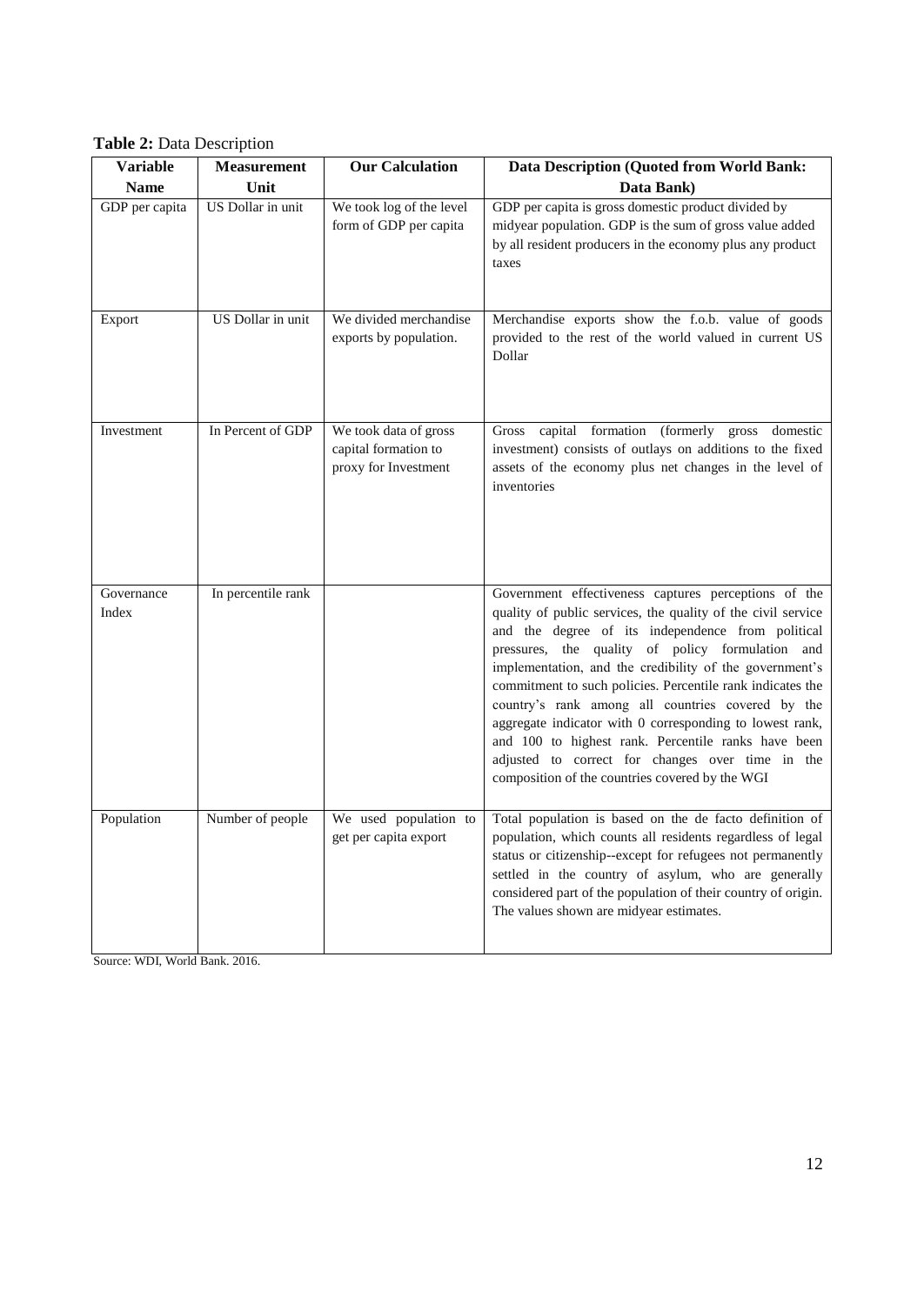| Table 3: Test for error component |  |
|-----------------------------------|--|
|-----------------------------------|--|

| GDP per capita[code,t] = $Xb + u[code] + v[code]$ . |                                         |                                  |  |  |  |
|-----------------------------------------------------|-----------------------------------------|----------------------------------|--|--|--|
| $v[code,t] = lambda v[code,(t-1)] + e[code,t]$      |                                         |                                  |  |  |  |
| <b>Estimated results</b>                            | Variance                                | Standard Deviation = $sqrt(Var)$ |  |  |  |
| GDP per capita                                      | 2.224147                                | 1.491357                         |  |  |  |
| e                                                   | 0.0238137                               | 0.15431702                       |  |  |  |
| u                                                   | 0.1521106                               | 0.39001361                       |  |  |  |
| <b>Tests</b>                                        |                                         |                                  |  |  |  |
| Random Effects, Two Sided:                          |                                         |                                  |  |  |  |
| $ALM(Var(u)=0)$                                     | $= 2003.19$ Pr>chi2(1)                  | $= 0.0000$                       |  |  |  |
| Random Effects, One Sided:                          |                                         |                                  |  |  |  |
| $ALM(Var(u)=0)$                                     | 44.76 $Pr>N(0,1)$<br>$=$                | $= 0.0000$                       |  |  |  |
| Serial Correlation:                                 |                                         |                                  |  |  |  |
| $ALM(lambda=0)$                                     | 1.18 $Pr > \text{chi2}(1)$<br>$=$       | $= 0.2775$                       |  |  |  |
| <b>Joint Test:</b>                                  |                                         |                                  |  |  |  |
| $LM(Var(u)=0,lambda=0)$                             | $= 2336.20 \text{ Pr}\ge \text{chi}(2)$ | $= 0.0000$                       |  |  |  |

Source: WDI, World Bank. 2016.

**Figure 2:** The extent of access to ocean shore and GDP per capita



Source: WDI, World Bank, 1996-2014.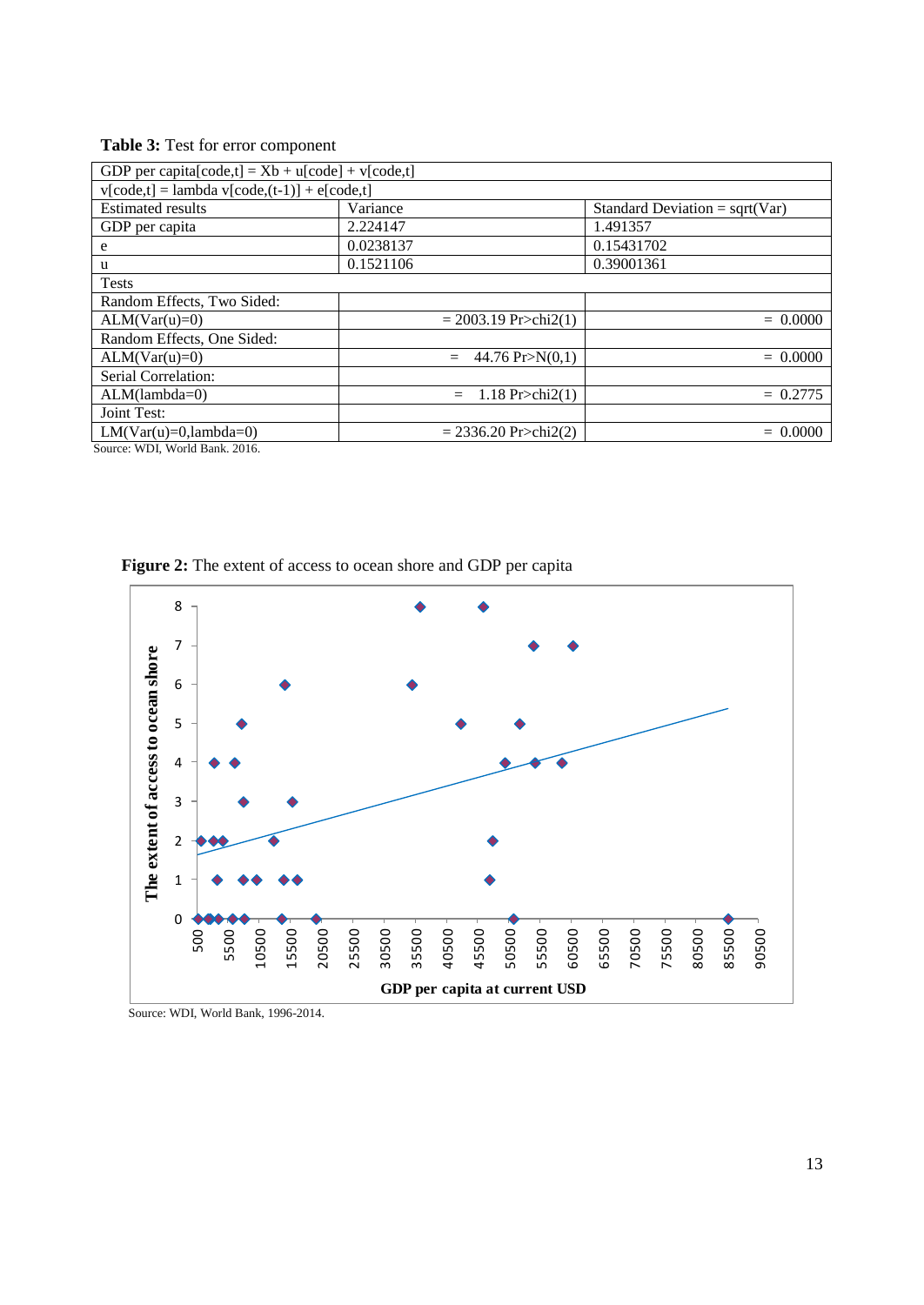

**Figure 3:** Per capita GDP for Oceanic (Olive) and countries than Oceanic (Army Green)

Source: WDI, World Bank. 2014.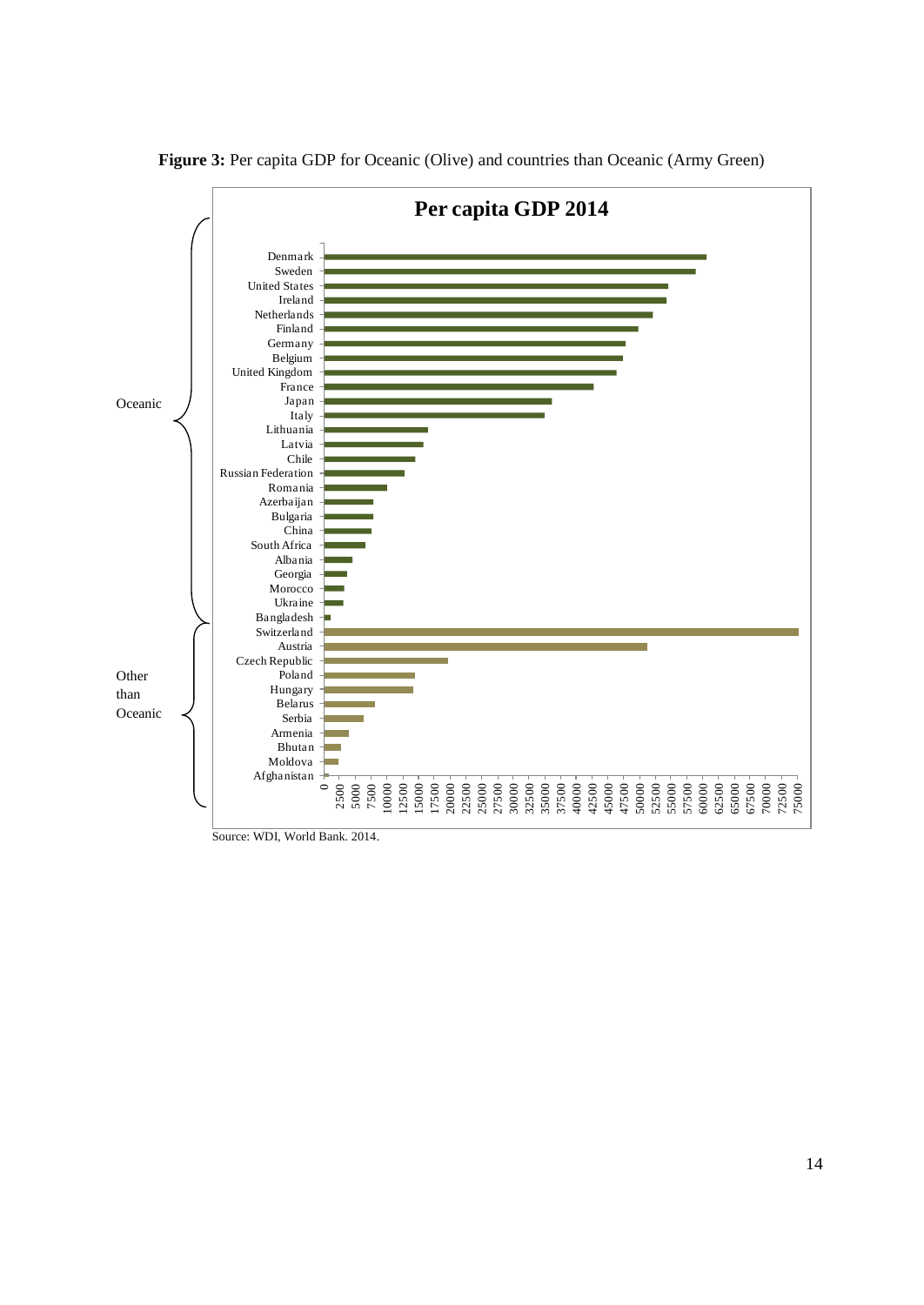

**Figure 4:** Average GDP per capita (in current US dollar) for Oceanic (Blue) and countries than Oceanic (Brown)

Source: WDI, World Bank. 1996-2014.